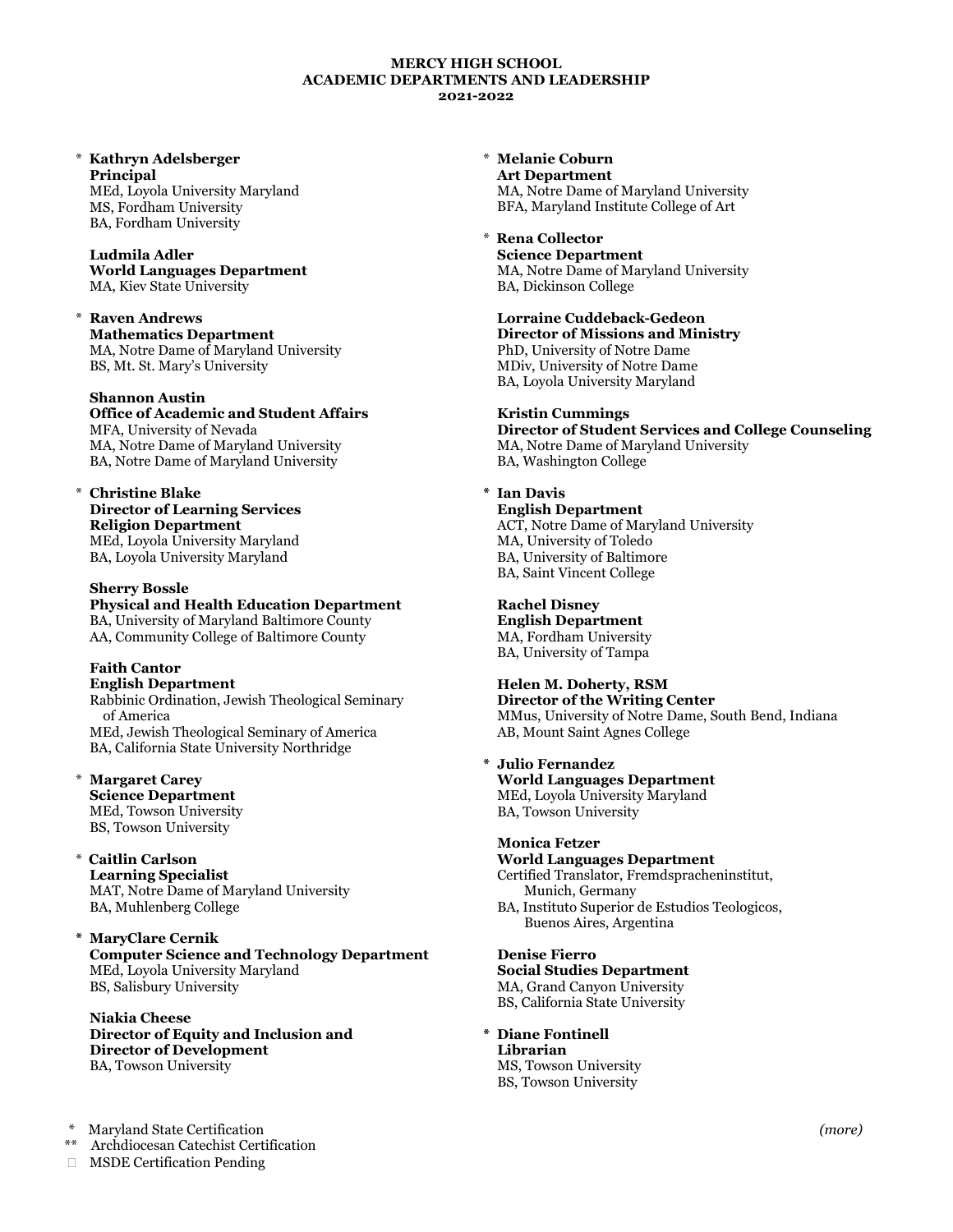#### **MERCY HIGH SCHOOL ACADEMIC DEPARTMENTS AND LEADERSHIP 2021-2022 Page 2**

**Jonathan Frank Mathematics Department** BA, Hillsdale College

**Nicholas Gill Athletic Director** BS, Towson University AA, Community College of Baltimore County

\*\* **Rebecca Hogg Religious Studies Department** MA, Yale University Divinity School BA, Fairfield University

\* **Kristan Jester Counselor** MEd, Columbia University, Teachers College, NY MA, Columbia University, Teachers College, NY BA, Loyola University Maryland

**Melinda Johnson Director of Information Technology** MA, Loyola University Maryland BA, University of Maryland

**Amy Dean Kemp Director of Advancement** MA, University of Alabama BA, Notre Dame of Maryland University

 **\* Cathrine King Mathematics Department** BA, University of Maryland College Park

**Grace King Director of Off-Campus and Special Programs Mathematics Department** BS, Mount St. Mary's University

**\* Patrick Klink Social Studies Department** MAT, Towson University MMus, Towson University BS, Towson University

**Bonnie Kottraba Director of Enrollment Management** BS, Towson University

**Mary E. Lennon President** MA, The Catholic University of America BA, Notre Dame of Maryland University

Maryland State Certification

\*\* Archdiocesan Catechist Certification

MSDE Certification Pending

**Zev Shai Levin Science Department** BA, Goucher College

**Kate Lipka Coordinator of Service and Outreach Religious Studies Department** MA, St. Mary's Seminary and University BA, Marymount University

**Mary-Kaylor Mallory English Department** MFA, Chatham University BA, Duquesne University

**Lisa Maly World Languages Department** MS, Towson University BA, Towson University

**Mary Ella Marion Dean of Students** BS, Loyola University Maryland

**Janet Marnien-Trimble World Languages Department** MA, Colorado State University BA, La Salle University

**Michele May Director: Dance Program** BFA, Towson University

**Jennifer McGraw Counselor National Certified Counselor** MEd, Loyola University Maryland BBA, Loyola University Maryland

**Mae Miller Religious Studies Department** BA, Notre Dame of Maryland University

**Sue Ann Ness Science Department** BS, Ursinus College

- **\* Renée Newberry English Department** BA, Washington College
- **\* Samantha J. Pomplon Assistant Principal IB MYP Coordinator** BS, Vanderbilt University